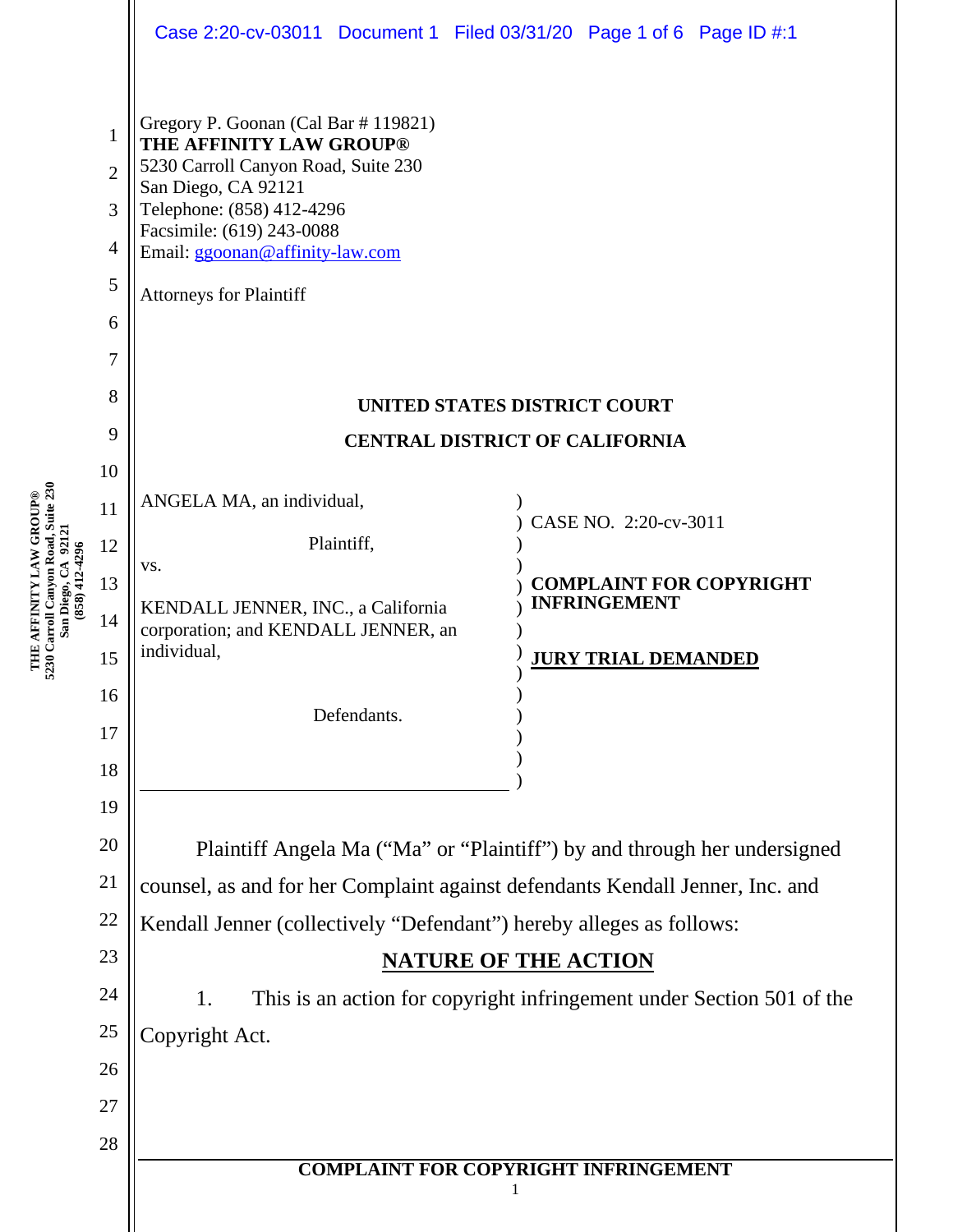2. This action arises out of Defendants' unauthorized publication and public display of a copyrighted video (the "Video") of defendant Kendall Jenner. The Video and the copyright in the Video are owned and registered by Plaintiff.

3. By this action, Plaintiff seeks monetary relief under the Copyright Act of the United States, as amended, 17 U.S.C. § 101 *et seq*.

#### **JURISDICTION AND VENUE**

4. This claim arises under the Copyright Act, 17 U.S.C. § 101 *et seq*., and this Court has subject matter jurisdiction over this action pursuant to 28 U.S.C. §§ 1331 and 1338(a).

5. This Court has personal jurisdiction over Defendants, and each of them, because Defendants, and each of them, reside in and/or transact business in California.

6. Venue is proper in this District pursuant to 28 U.S.C. § 1391(b).

## **THE PARTIES**

7. Ma has her usual place of business at 117 Sullivan Street, Apt 2D, New York, New York 10012.

18 8. Plaintiff is informed and believes and on that basis alleges that defendant Kendall Jenner, Inc. is a corporation organized and existing under the laws of the State of California with a place of business at 21731 Ventura Blvd, Suite 300, Woodland Hills, CA 91364 at all relevant times.

9. Plaintiff is informed and believes and on that basis alleges that defendant Kendall Jenner, Inc. is registered with the California Department of Corporations to do business in California.

10. Plaintiff is informed and believes and on that basis alleges that defendant Kendall Jenner, Inc. is a for-profit entity.

> **COMPLAINT FOR COPYRIGHT INFRINGEMENT** 2

**5230 Carroll Canyon Road, Suite 230 ®** 11 **THE AFFINITY LAW GROUP San Diego, CA 92121** 12 858) 412-4296 **(858) 412-4296** 13 14 15

1

2

3

4

5

6

7

8

9

10

16

17

19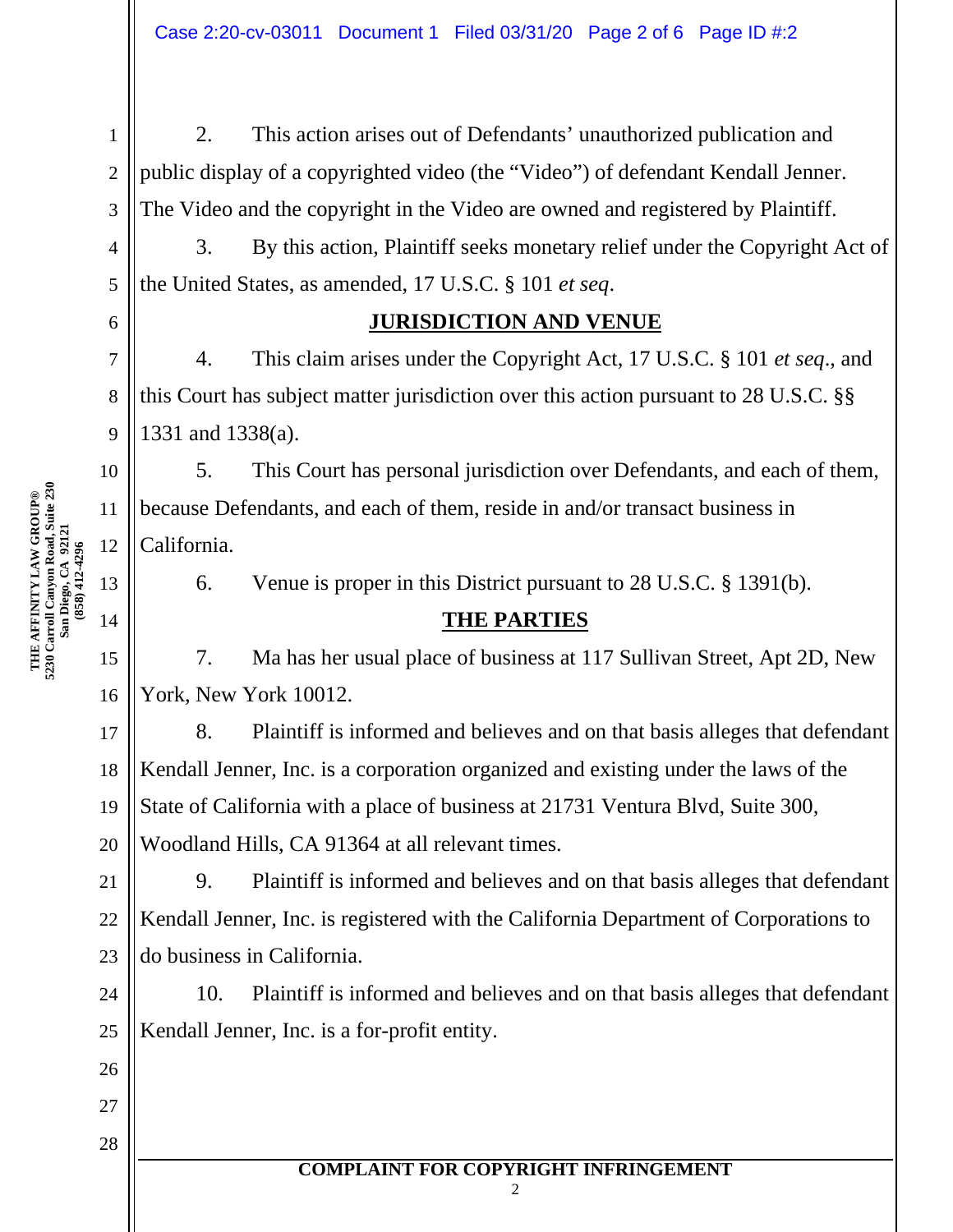11. Plaintiff is informed and believes and on that basis alleges that defendant Kendall Jenner is an individual who resided and did business in this judicial district at all relevant times.

6 12. Plaintiff is informed and believes and on that basis alleges that, at all relevant times, Defendants have owned, controlled, and operated an Instagram Page at the URL: www.Instagram.com/KendallJenner (the "Website").

#### **STATEMENT OF FACTS**

A. Background and Plaintiff's Ownership of the Video

13. Ma took the Video of defendant Kendall Jenner in New York.

14. Ma is the author of the Video and has at all times been the sole owner of all right, title and interest in and to the Video, including the copyright thereto.

15. The Video was registered with the U.S. Copyright Office and was given Copyright Registration Number PA 2-211-871.

B. Defendants' Infringing Activities

16. Defendants ran the Video on the Website. See:

16 17 https://www.instagram.com/p/B2VU5TVj7HC/. Screenshots of the Video on the Website are attached hereto as Exhibit A.

17. The Video garnered over 13 million views.

18. Defendants did not license the Video from Plaintiff for the Website or any other use.

22 19. Defendants did not have Plaintiff's permission or consent to publish the Video on the Website.

**5230 Carroll Canyon Road, Suite 230 ®** 11 **THE AFFINITY LAW GROUP San Diego, CA 92121** 12 858) 412-4296 **(858) 412-4296** 13 14 15

1

2

3

4

5

7

8

9

10

18

19

20

21

23

24

25

26

27

28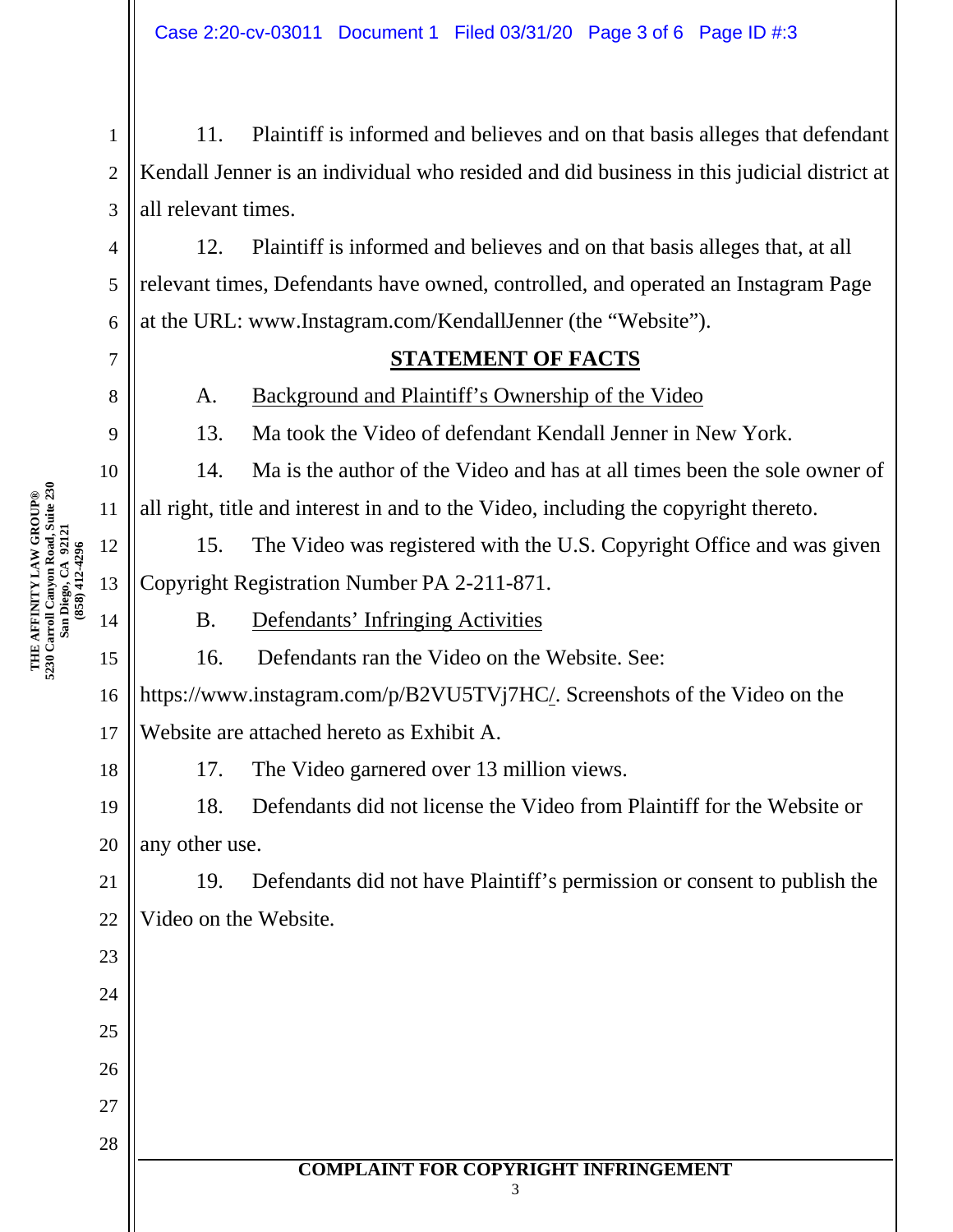# **FIRST CLAIM FOR RELIEF (COPYRIGHT INFRINGEMENT)**

(17 U.S.C. §§ 106, 501)

20. Plaintiff incorporates by reference each and every allegation contained in Paragraphs 1-19 above.

21. Defendants infringed Plaintiff's copyright in the Video by reproducing and publicly displaying the Video on the Website. Defendants were not, and have never been, licensed or otherwise authorized to reproduce, publicly display, distribute and/or use the Video.

22. The acts of Defendants complained of herein constitute infringement of Plaintiff's copyright and exclusive rights under copyright in violation of Sections 106 and 501 of the Copyright Act, 17 U.S.C. §§ 106 and 501.

23. Upon information and belief, the foregoing acts of infringement by Defendants were willful, intentional, and purposeful, in disregard of and indifference to Plaintiff's rights.

24. As a direct and proximate cause of the infringement by the Defendants of Plaintiff's copyright and exclusive rights under copyright, Plaintiff is entitled to damages and Defendants' profits pursuant to 17 U.S.C. § 504(b) for the infringement.

25. Alternatively, Plaintiff is entitled to statutory damages up to \$150,000 per work infringed for Defendants' willful infringement of the Video pursuant to 17 U.S.C. § 504(c).

26. Plaintiff is further entitled to her attorneys' fees and full costs pursuant to 17 U.S.C. § 505.

1

2

3

4

5

6

7

8

9

10

16

17

18

19

20

21

22

23

24

25

26

27

28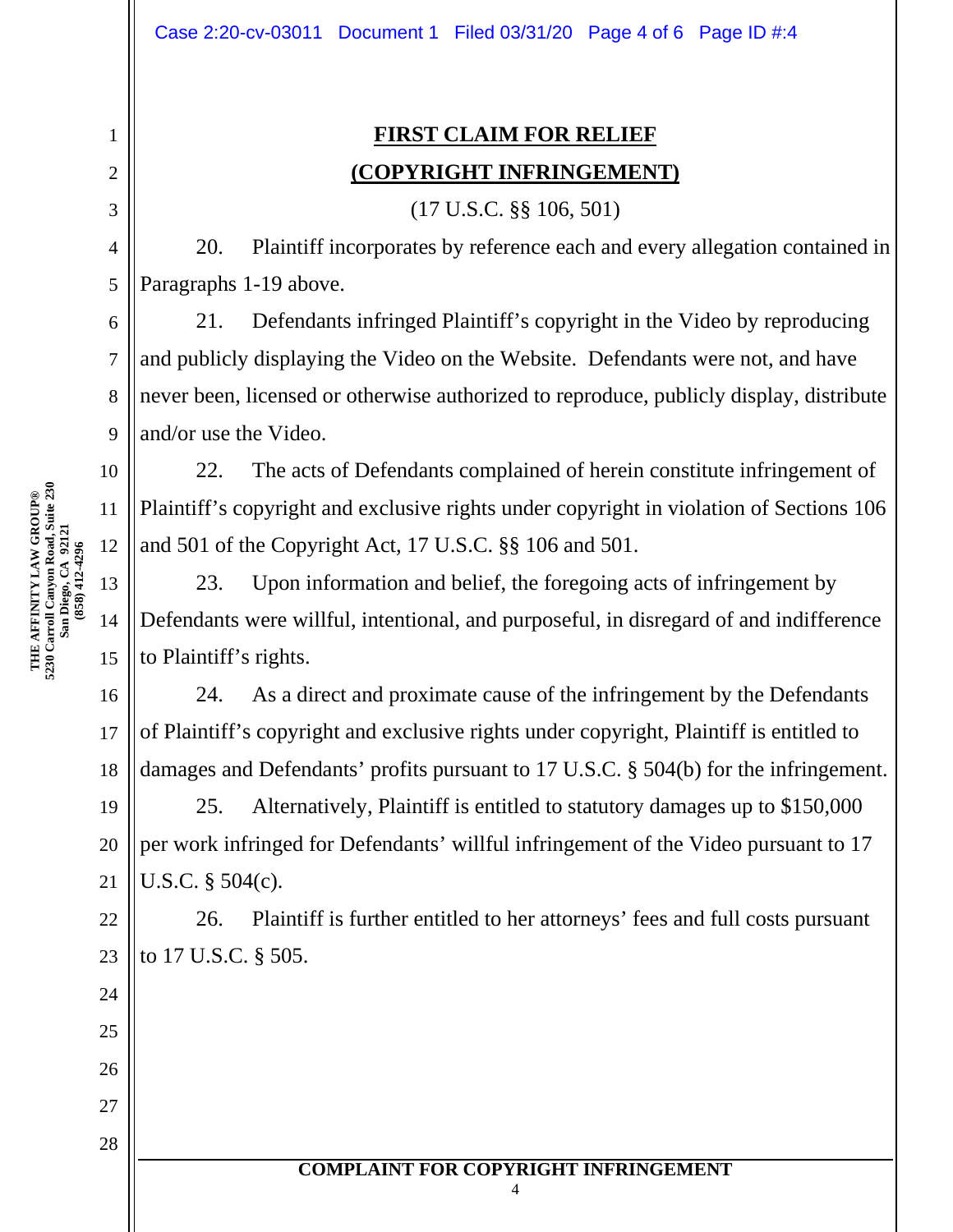### **PRAYER FOR RELIEF**

| 1              | <b>PRAYER FOR RELIEF</b>                                        |                                                                            |  |
|----------------|-----------------------------------------------------------------|----------------------------------------------------------------------------|--|
| $\overline{2}$ | WHEREFORE, Plaintiff respectfully requests judgment as follows: |                                                                            |  |
| 3              | 1.                                                              | That Defendants be adjudged to have infringed upon Plaintiff's             |  |
| $\overline{4}$ |                                                                 | copyright in the Video in violation of 17 U.S.C §§ 106 and 501;            |  |
| 5              | 2.                                                              | That Defendant be ordered to remove the Video from the Website;            |  |
| 6              | 3.                                                              | That Plaintiff be awarded either: (a) Plaintiff's actual damages and       |  |
| 7              |                                                                 | Defendants' profits, gains or advantages of any kind attributable to       |  |
| 8              |                                                                 | Defendants' infringement of Plaintiff's Video; or (b) alternatively,       |  |
| 9              |                                                                 | statutory damages of up to \$150,000 per copyrighted work infringed        |  |
| 10             |                                                                 | pursuant to 17 U.S.C. § 504;                                               |  |
| 11             | 4.                                                              | That Defendants be required to account for all profits, income, receipts,  |  |
| 12             |                                                                 | or other benefits derived by Defendants as a result of their infringement; |  |
| 13             | 5.                                                              | That Plaintiff be awarded her costs, expenses and attorneys' fees          |  |
| 14             |                                                                 | pursuant to $17$ U.S.C. $\S$ 505;                                          |  |
| 15             | 6.                                                              | That Plaintiff be awarded pre-judgment interest; and                       |  |
| 16             | 7.                                                              | Such other and further relief as the Court may deem just and proper.       |  |
| 17             |                                                                 |                                                                            |  |
| 18             |                                                                 |                                                                            |  |
| 19             | DATED: March 30, 2020<br>THE AFFINITY LAW GROUP                 |                                                                            |  |
| 20             |                                                                 |                                                                            |  |
| 21             |                                                                 | By: /s/ Gregory P. Goonan                                                  |  |
| 22             |                                                                 | Gregory P. Goonan<br><b>Attorneys for Plaintiff</b>                        |  |
| 23             |                                                                 | Angela Ma                                                                  |  |
| 24             |                                                                 |                                                                            |  |
| 25             |                                                                 |                                                                            |  |
| 26             |                                                                 |                                                                            |  |
| 27             |                                                                 |                                                                            |  |
| 28             |                                                                 | <b>COMPLAINT FOR COPYRIGHT INFRINGEMENT</b>                                |  |
|                |                                                                 | 5                                                                          |  |
|                |                                                                 |                                                                            |  |

**THE AFFINITY LAW GROUP**

**5230 Carroll Canyon Road, Suite 230 San Diego, CA 92121 (858) 412-4296**

**®**